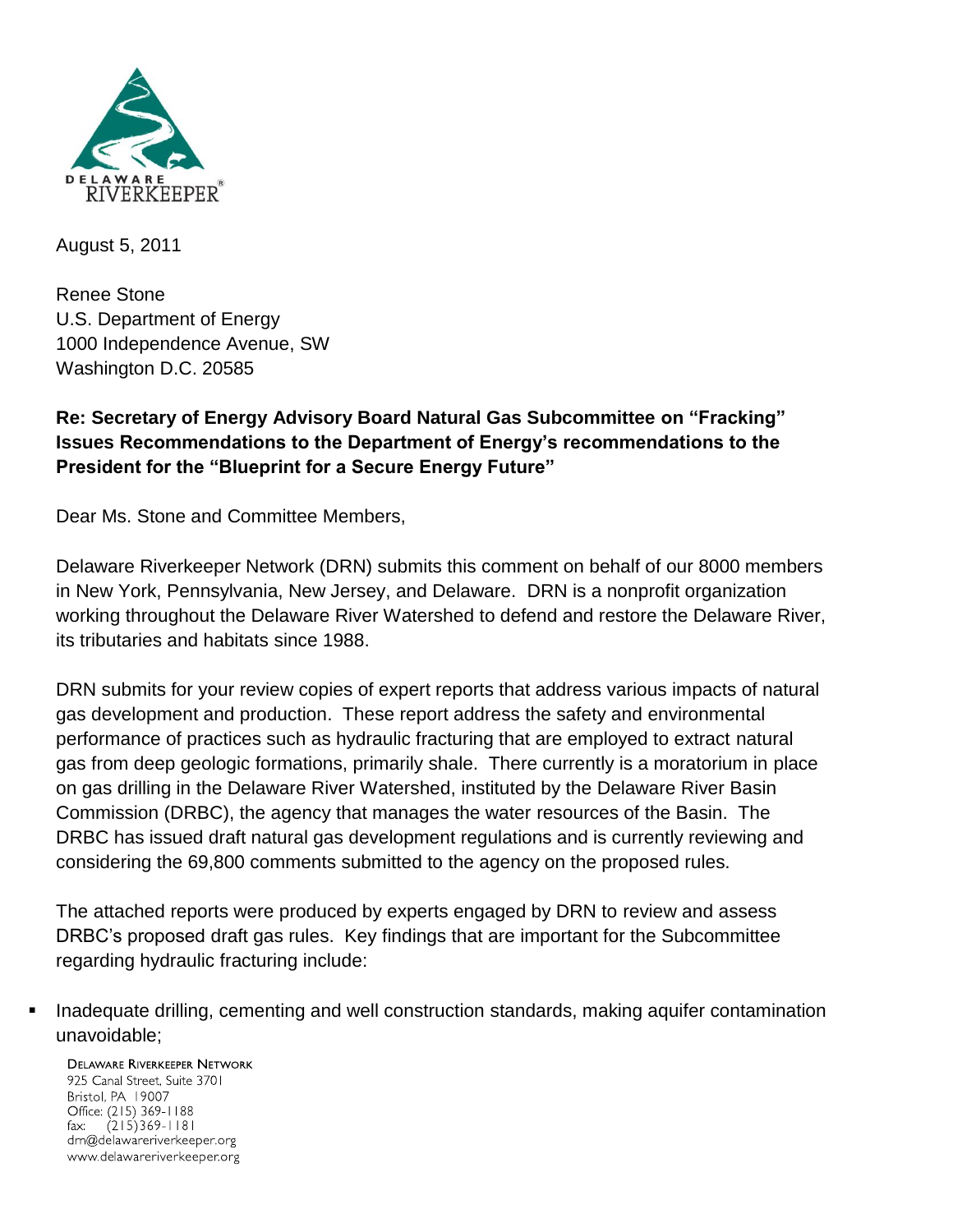- Setbacks from homes, public buildings, roads, and public and private water supply wells are minimal and do not provide safe distances;
- **DRBC** and the States measure setbacks from the well pad, not the horizontal well bore and hydraulic fracture zone (where pollution can occur);
- Open wastewater impoundments are allowed for storage of flowback and/or produced fluids despite DRBC's finding that open waste pits on well sites are too dangerous and require closed tank systems to capture all flowback;
- Spacing of gas well pads and gas well bores from each other is not safe; current regulations allow wells and well pads to be too close to each other, increasing risk of interference between well and/or destabilization of well bores and/or fractures;
- No restriction on the dangerous chemicals that will be used in drilling and hydraulic fracturing ("fracking"); approximately 260 chemicals - and another 40 compounds with secret ingredients that the industry will not disclose - are being used in fracking fluids in Pennsylvania and other states where Marcellus Shale gas is being mined (NYSDEC Draft Supplemental Generic Environmental Impact Statement on the Oil, Gas, and Solution Mining Regulatory Program, 2009). Many of these chemicals are hazardous to humans and other species, many are toxic such as napthalene, glutaraldehyde, and acrylamide and some are classified as carcinogenic by the federal government such as benzene, formaldehyde, and methanol.
- Public disclosure of all of the ingredients in the chemical formulas used in fracking is not required. Hydraulic fracturing is not subject to the Safe Drinking Water Act, endangering drinking water supplies.
- Proposed wastewater standards do not require the removal of all of the hazardous constituents in gas drilling wastewater, including hazardous hydraulic fracturing ingredients and deep geology pollutants.
- Cuttings from the drilling process and solids that are left from wastewater filtering are not classified as hazardous waste even though they contain hazardous materials (such as naturally occurring radioactive materials, hydrocarbons, hazardous chemical compounds and heavy metals) which will allow them to go to common landfills that are not designed to keep this waste segregated from the environment.

Also, though not directly related to hydraulic fracturing techniques, the following issues are still relevant because the potential impacts are of greater substance due to the chemical constituents of hydraulic fracturing fluids and the flowback fluids from gas well stimulation that are employed: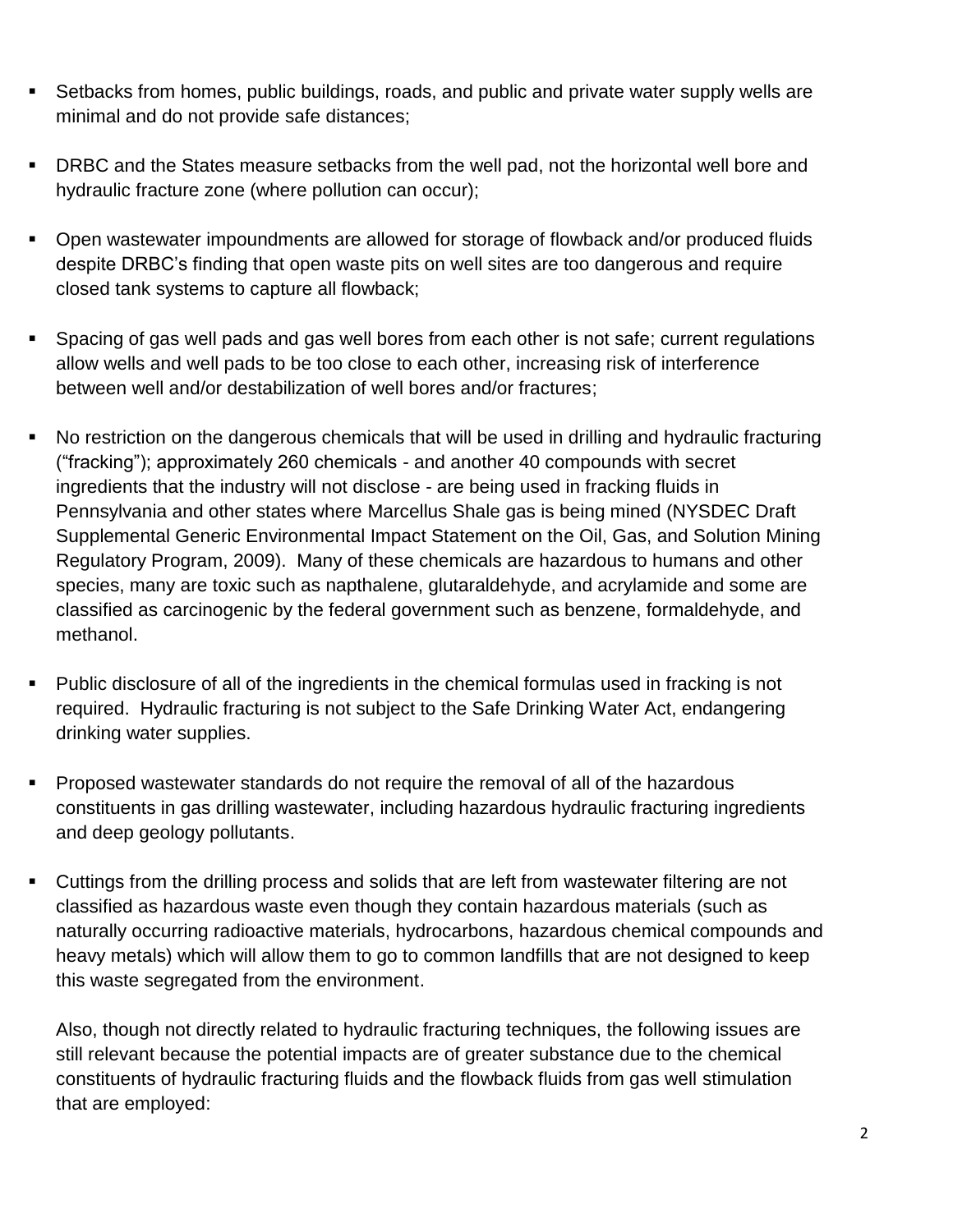- Stormwater management inadequately managed, due to federal and state exemptions and lack of best management practices that are effective;
- Stream protection is inadequate including Special Protection Waters classified streams that should be protected under federal anti-degradation requirements and degraded streams that have established TMDL's or that are water quality limited;
- Floodplain regulations administered by the Federal Emergency Management Agency do not address gas wells or gas well infrastructure so most states allow these activities within the regulated floodplain, which poses serious safety hazards in areas that experience flooding such as the Delaware River Watershed, including the exacerbation of flooding and flood damages;
- Most states fast track approval of gas drilling permits and water withdrawals, with little to no opportunity for public comment and input. Public participation in the decision-making process regarding gas development issues and regulations is restricted severely through inadequate public participation guidelines and the fast tracking of permits for these activities for most of the agencies that regulate the industry, making it harder for agencies to make good decisions;
- **Inadequate stream flow protections for waterways that supply water for hydraulic fracturing** (on average 5 million gallons per fractured gas well) due to depletive loss and loss of natural flow regime and habitat for dependent species;
- Inadequate groundwater table protections due to depletive losses that adversely impact aquifers and surface water through reduction of healthy base flow;
- The fast pace of gas development has led to short shrifting of permit reviews, less oversight and inspection, poor enforcement of existing regulations and more accidents and permit violations. Evidence of this can be found in Pennsylvania where the rush to drill has led to pollution and accidents throughout the Marcellus shale fairway (PADEP records show 2010 violations=2,486, wells drilled, 2010=2,755; violations in 2011 have ballooned to about 11 per day).

Thank you for the opportunity to provide these reports and comments.

Sincerely,

Tracy Carluccio Deputy Director Delaware Riverkeeper Network

Attachments:

Tom Daniels, Ph.D., *Review and Comments on the Delaware River Basin Commission's Proposed Natural Gas Regulations of December 9, 2010*, 2011.

Peter M. Demicco, RPG, *Comments on the Proposed Natural Gas Development Regulations, Delaware River Basin Commission*, 2011.